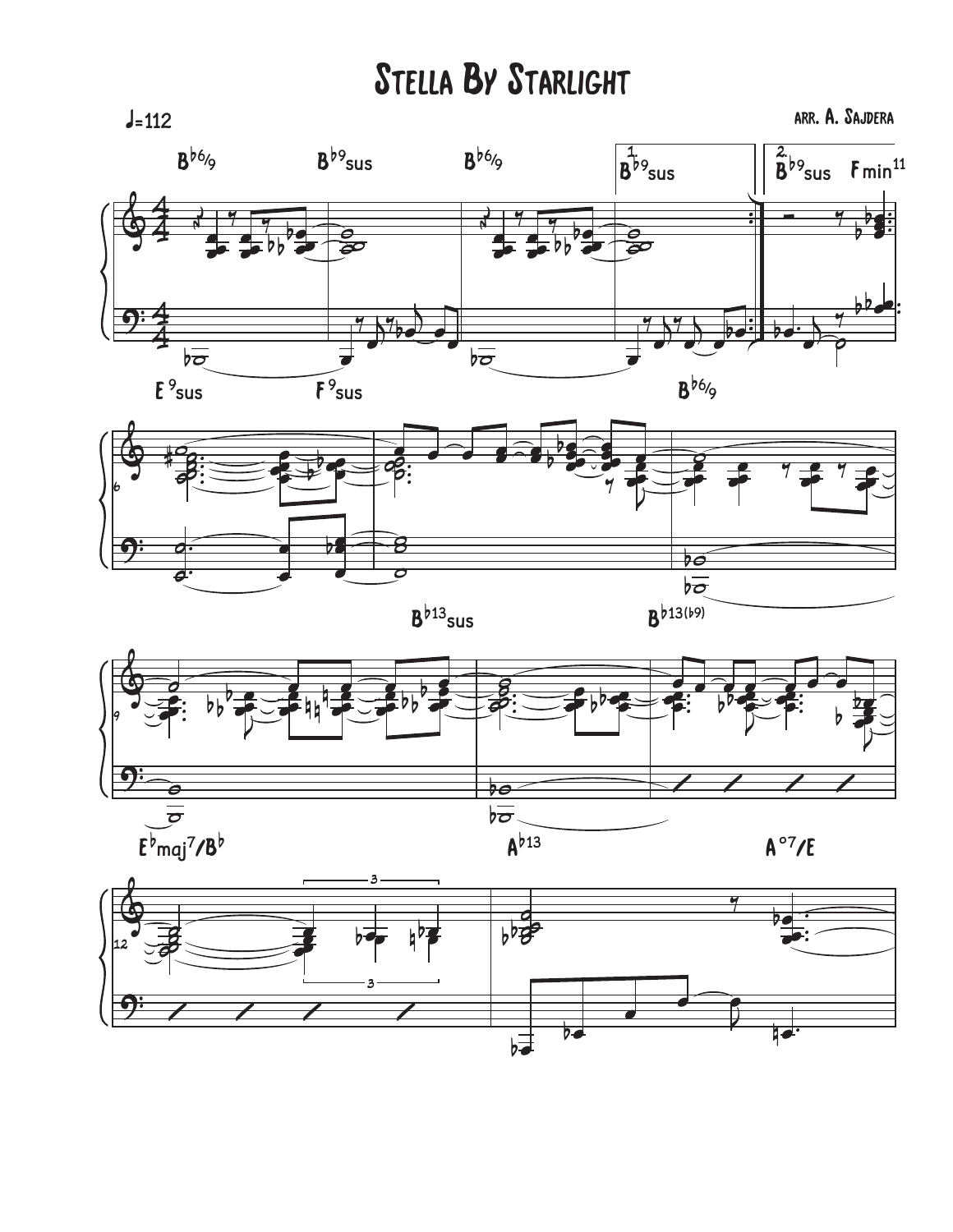



b9<br>sus







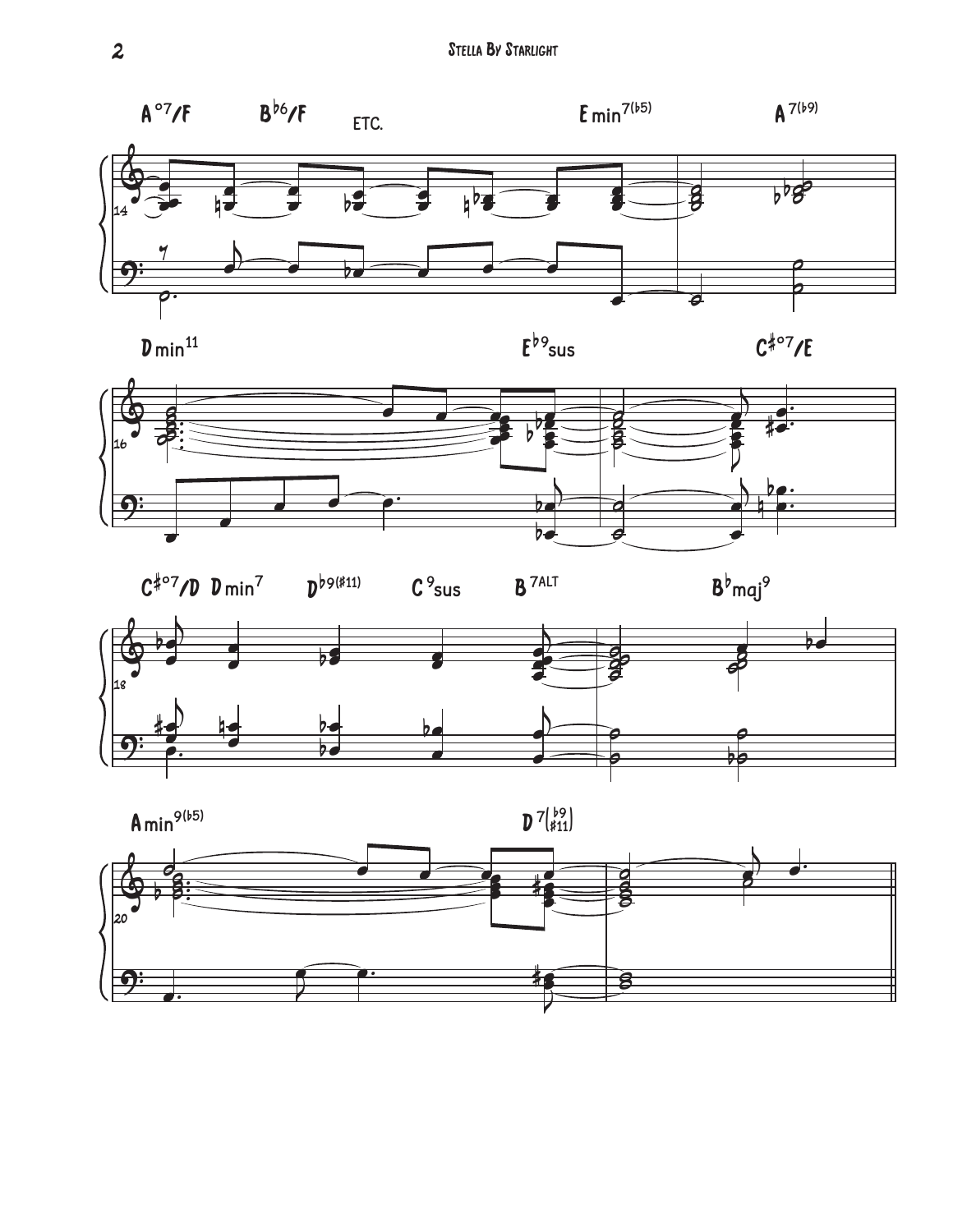